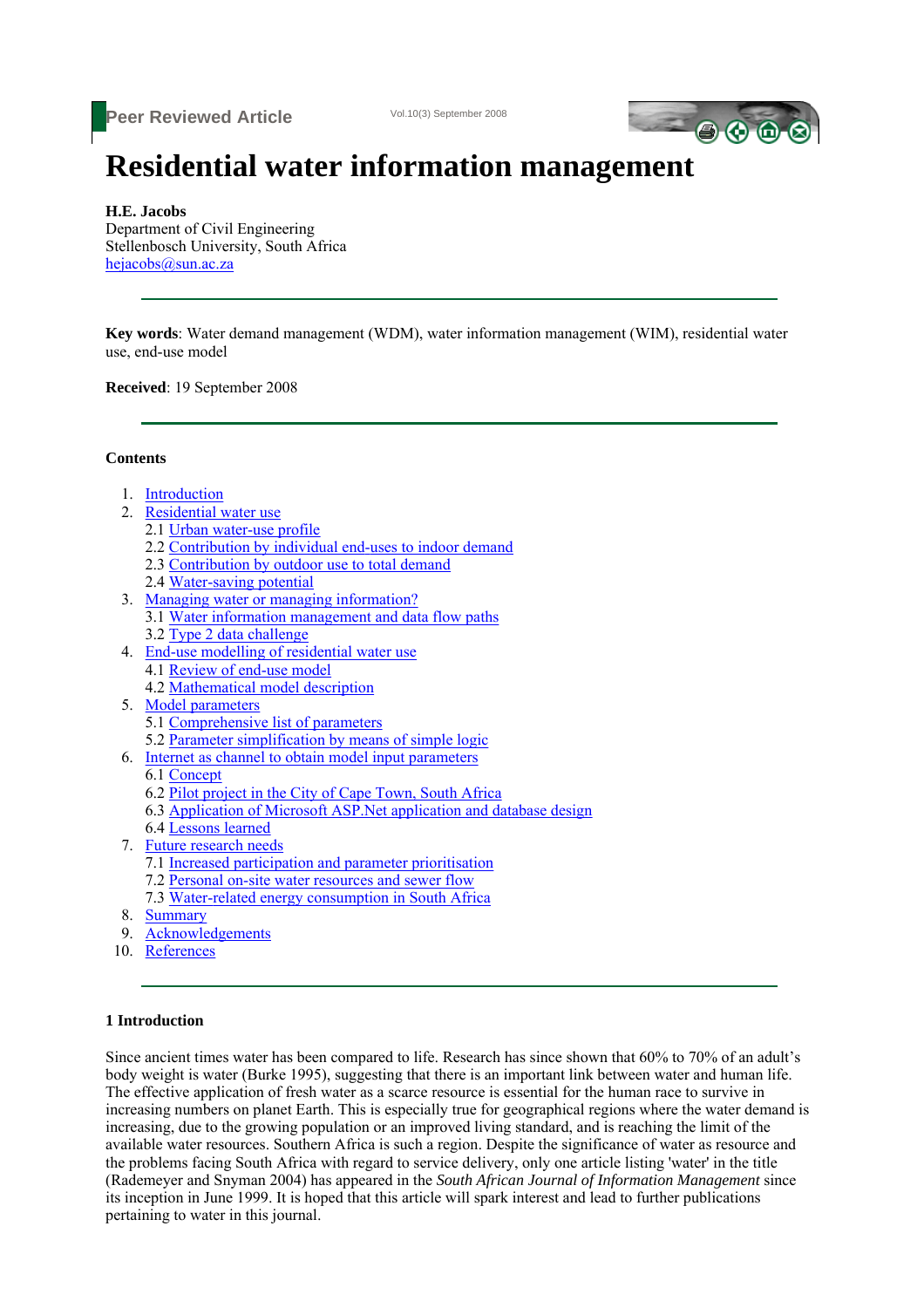In this article, the focus is on potable water, intended for drinking and other residential uses, as opposed to raw water that is required for irrigation and agricultural purposes. Potable water is supplied to consumers by a water service provider, generally the local authority (LA) or municipality, via a piped water distribution system (WDS). In some countries the service provider is known as a 'water utility', but the term is uncommon in the South African civil engineering fraternity. It this article the use of LA is preferred.

The LA has the responsibility of effectively managing water demand by consumers in its area of jurisdiction. Each LA is required by law to regularly compile a water services development plan (WSDP). The WSDP could be viewed as a reporting standard that addresses various aspects of water use and information pertaining to it. One of the sections of the WSDP addresses the issue of water demand management (WDM), which is termed demand-side management (DSM) in the USA. WDM is defined by Hunt, McDevitt and Hunt (1998) as follows: 'To better manage how and when water is used.'

To better manage how and when water is used, it is essential to gain detailed knowledge of the water used on a particular property. This type of detailed focus is known as end-use modelling or micro-modelling of water use. In this article, two types of data pertaining to water use and reports on recent advances with regard to Web-based data input to end-use models are defined. It has been noted in previous studies that information, which in turn is derived from data, is needed in order for a water authority to function properly (Johnson 2002). The focus in this article is on the flow of information from the end-user (water consumer) to the LA (water manager or analyst), because this aspect is particularly challenging due to the data hungry nature of end-use models.

top

#### **2 Residential water use**

#### **2.1 Urban water-use profile**

Residential water use is one component of the complete urban water-use profile. Other components include, for example, industrial, business or commercial, institutional and municipal water use as well as water loss (Hall and Watson 2000). Flack (1982) reports residential water use as the largest single category of urban water use in the USA, at times exceeding 75% of total urban demand. In an analysis of water use in the City of Cape Town (CCT), South Africa, residential water consumers were found to contribute almost 90% towards the total number of water users and about 55% to the total water-use volume (Jacobs, Fair, Geustyn, Daniels and Du Plessis 2007). A focus on residential customers therefore includes the most notable part of urban water use.

Water is fed to a property via a metered water connection and pressurized water pipes, as depicted schematically in Figure 1 (M indicates the water meter and the dotted line the property boundary). On the property the water is used by the consumer to meet various desired needs, some of which are for indoor demands and others to meet outdoor demands. Each of the individual water needs could be viewed as an enduse of water. This investigation exclusively addresses residential water use at the resolution of individual enduses.

**Figure 1** Schematic presentation of a residential property and water meter (M)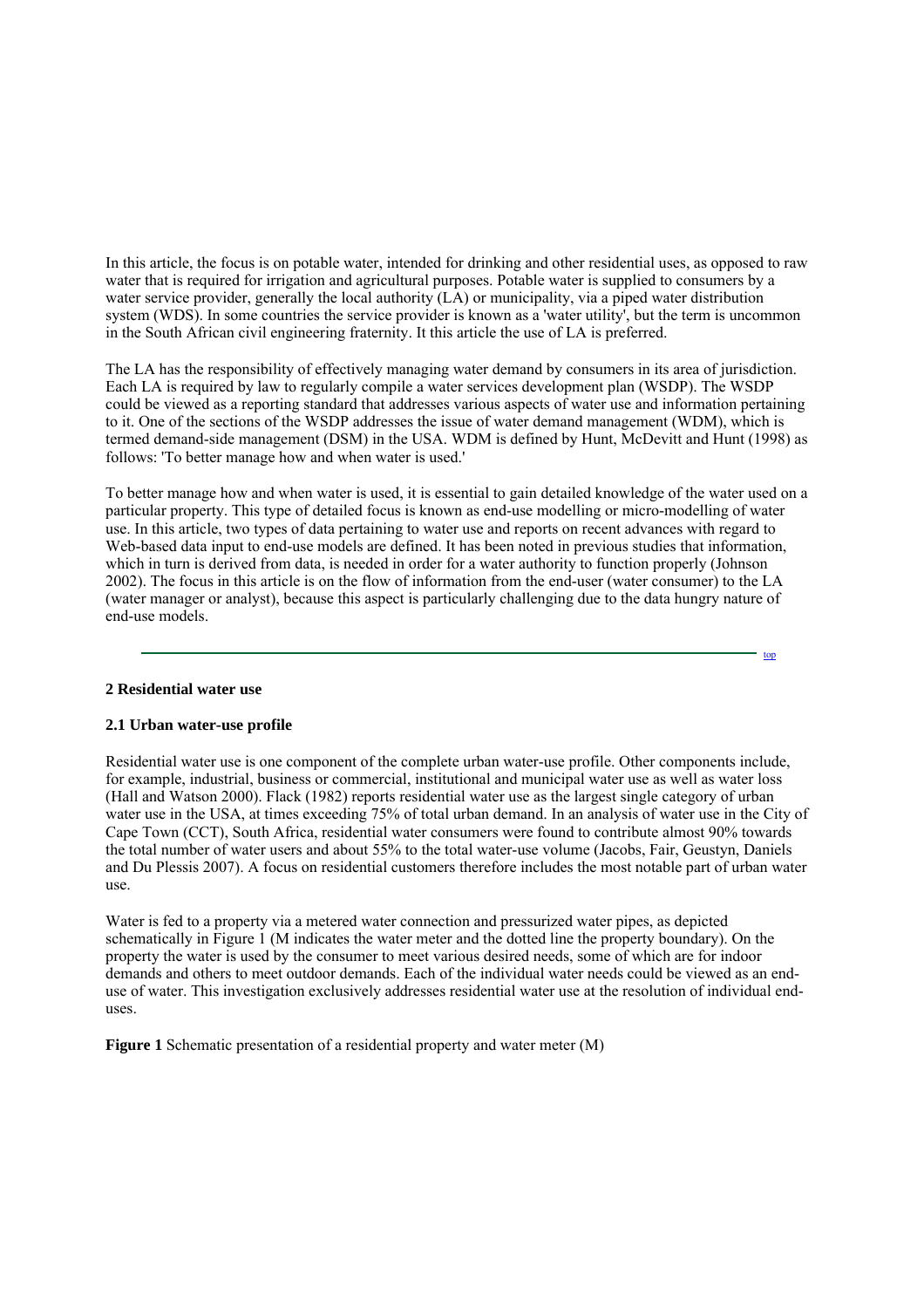

# **2.2 Contribution by individual end-uses to indoor demand**

Literature is in broad agreement that the bath, shower, toilet and washing machine combined contribute about 80% to the total indoor water use in a typical suburban home. In a comprehensive review of 20 international and 12 local studies (Jacobs and Haarhoff 2007), it was noted that the reported combined contribution of these four end-uses was relatively constant with an average contribution of 78%. In 28 of the 32 studies reviewed (i.e. 88%) the contribution by these four end-uses combined was found to be in the range 70% to 90%, despite great variability in dwelling types and study locations (e.g. the UK, USA, Netherlands and South Africa).

#### **2.3 Contribution of outdoor use to total demand**

Garden water demand contributes most to water demand at residential properties, that is if a garden is present and is irrigated. The share of water used for garden irrigation varies considerably from one study to another – it is clear from literature that garden water demand is hard to predict. DeOreo, Heaney and Mayer (1996) note that dwellings, even in one neighbourhood, may have significant variations in garden demand. In that study, water demand for garden irrigation is reported to contribute 78% on average to the total summer water demand. This is confirmed by results presented by Veck and Bill (2000) for the perceived water use by customers in Alberton, South Africa. The perceived portion of water used for garden irrigation for specific dwellings varies between 0% and 70% of the total. The study even reports significant variations between dwellings in the same neighbourhood. Garlipp (1979) also assessed the perceived portion of water use ascribed to garden irrigation in South Africa and reported it to be 73%. In contrast to the high values reported elsewhere, Edwards and Martin (1995) found that outside taps contributed only 3% to the total demand in their study in the UK.

#### **2.4 Water-saving potential**

The end-uses identified as being significant in their contribution to water demand have the potential of contributing most to water savings – the garden, toilet, bath, shower, washing machine and leaks. For this reason, many water restriction campaigns target outdoor use. It is essential that a LA understands the nature of water use by consumers at a higher resolution (i.e. per individual end-use) to improve its WDM initiatives and subsequently improve service delivery to all consumers.

top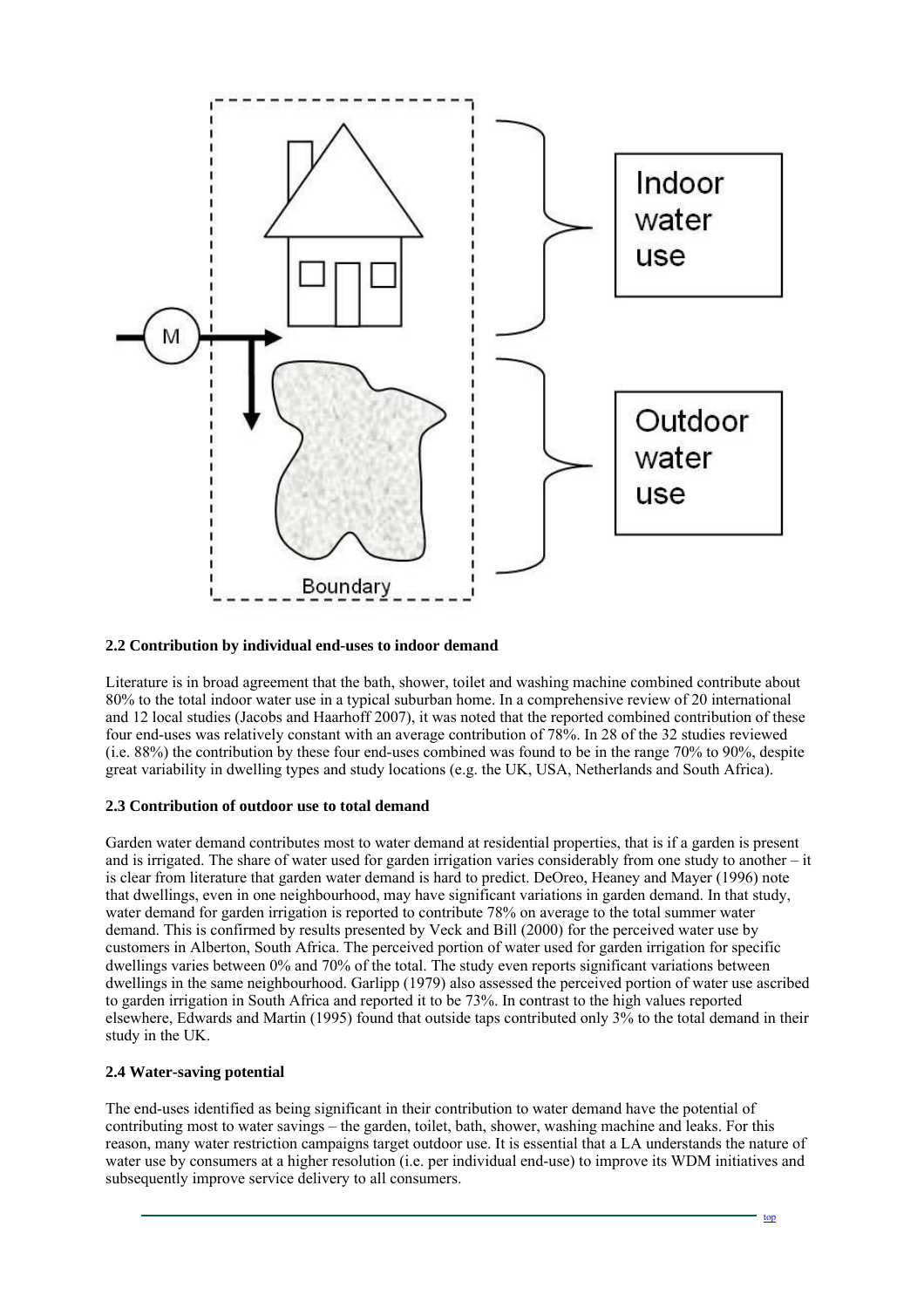# **3 Managing water or managing information?**

# **3.1 Water information management and data flow paths**

Effective management relies on effective measurement and accurate information transfer (Johnson 2008). South African residential water use is metered for the purpose of billing consumers. The water meter reading is required for billing purposes by the LA's financial department and is typically read on a monthly basis in South Africa. The information is transferred via manual user input from meter readers' files to financial billing systems. The corresponding water meter reading and reading date for all water meters in the WDS are stored in the financial billing system (automatic meter reading systems are available, but are not common locally; discussion of the topic falls beyond the scope of this text). The sensitive nature of the information billing systems typically allows for limited access by financial staff only. However, information regarding the wateruse volume is also needed by the LA's technical staff, or engineering consultants, to effectively manage the water use. In this article, information originating from the water meter data and subsequently extracted from the financial billing system is termed Type 1 information. Type 1 information describes the monthly water use per water meter – in residential areas each property typically has only one water meter, as depicted in Figure 1.

In addition to Type 1 information, knowledge regarding each end-use on a property might be needed by demand modelling consultants to estimate water use and potential savings. This information describing enduses on a property is discussed in more detail in this article and is termed Type 2 information.

The question arises as to what actually needs to be managed – water or information? The answer is, 'both'. It is tacit knowledge that the information pertaining to the water use of a customer (e.g. water meter readings, billing information) is fundamental to the water use being managed. It has been reported that information could be viewed as a prerequisite for WDM (Gumbo, Juizo and Van der Zaag 2003:1). Taking after the definition of WDM presented earlier (Hunt *et al*. 1998), water information management (WIM), as it relates to residential water use, is defined in this article as follows: 'To better manage the information pertaining to how and when water is used.' WIM is crucial in view of LAs' WDM initiatives. Subsequent to WIM, water use could be managed via WDM campaigns to encourage conservative use at end-use level. In other words, effective WDM is based on effective WIM.

WIM is connected to hydro-informatics by definition. Informatics is defined in the Oxford Dictionary as 'the science of processing data for storage and retrieval' (with the preposition hydro meaning 'relating to water'). The combined term hydroinformatics, although not listed in the Oxford Dictionary *per se*, is defined online (Wikipedia 2008) as 'a branch of informatics which concentrates on the application of information and communications technologies in addressing the increasingly serious problems of the equitable and efficient use of water for many different purposes.' LAs are responsible for effective processing, storing and retrieval of water-use information pertaining to their customers, thus LAs are responsible for the implementation of WIM measures.

For example, in periods of drought or water scarcity, the LA might need to impose water restrictions, such as in the case of CCT during the water restrictions of 2004 to 2005 (Jacobs *et al*. 2007). Such serious decisions need to be based on accurate knowledge, which in turn should be based on hydroinformatics. With reference to Figure 2, the two types of information that need to be managed are:

- Type1 flow of information from the water meter to the analyst (left to right). This is depicted by blue arrows and represents the actual water-use records, based on consumer meter readings (M) flowing first to the financial billing system (FBS) and then via the demand modelling software (Swift) to the engineers (ENG). This is commonly termed the monthly consumption, is measured in kl/month, and is reflected on a consumer's water bill. Recent reports regarding the management of Type 1 information (Fair and Compion 2008) have shown that the management has evolved to a sophisticated level, allowing for the meter readings to be extracted from billing systems, cleaned and analysed with great success. Monthly water consumption records for almost 2 million water users, obtained via this method, have even been used to compile a National Water Consumption Archive for South Africa (Van Zyl and Geustyn 2007). Further advances include, for example, practical Web-based management of Type 1 data (Sinske and Jacobs 2008; Van den Berg, Fair and Sinske 2008).
- $\bullet$  Type 2 flow of information from the consumer to the analyst (right to left). This is depicted by the green arrow and involves the input parameter values required for modelling the anticipated water demand at end-use level.

**Figure 2** Schematic flow of water-use information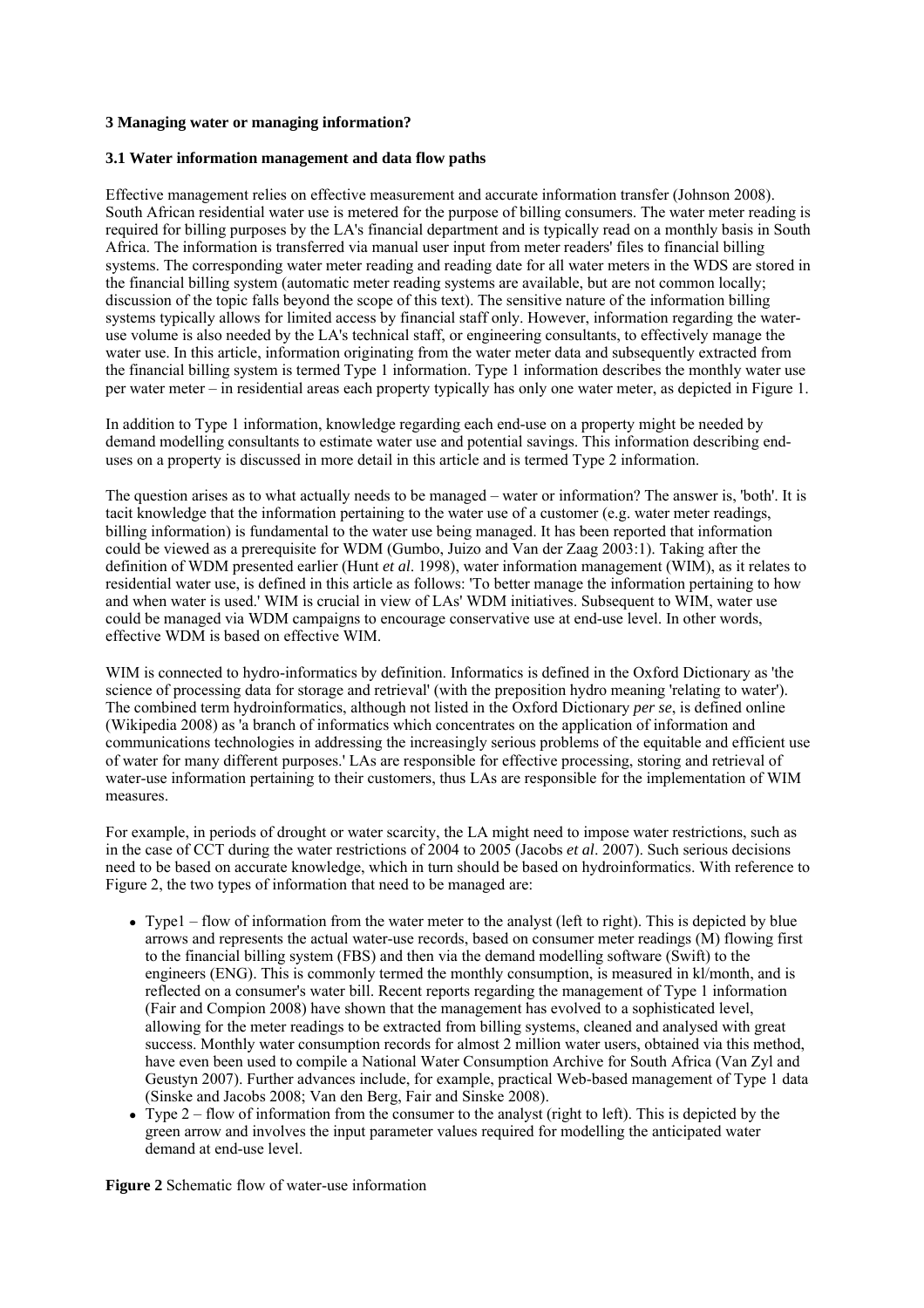

# **3.2 Type 2 data challenge**

Type 2 data are required to populate end-use models. Those who venture into this quagmire of data are left with the arduous task of populating end-use models with many parameters prior to modelling water demand at end-use level. For this reason, water demand estimation guidelines in South Africa remain empirical (Jacobs, Geustyn, Loubser and Van Der Merwe2004; Van Zyl, Ilemobade and Van Zyl 2008) and are not based on enduses of demand.

Type 2 information could, for example, be gained from the consumer via survey questionnaires. Alternatively, it could be acquired from existing knowledge based on literature reviews and research findings (Jacobs 2007; Jacobs and Haarhoff 2004b). In this article, the recent trend of Web-based data input to end-use models is addressed.

top

#### **4 End-use modelling of residential water use**

End-use modelling of water use has numerous advantages, but one of the main pitfalls is the data-hungry nature of such models. Prior to modelling, knowledge needs to be gained about numerous detailed parameters describing water use in a home. One approach to gain these parameter values is to physically intrude the plumbing in a home and measure the volume and frequency of each individual water-use event for each enduse in the home. No reports of such extensive work are available locally, although international researchers have applied this and other relatively expensive data logging methods successfully (DeOreo, Dietemann, Skeel, Mayer, Lewis and Smith 2001:58; DeOreo *et al*. 1996:79; Edwards and Martin 1995:477).

Practical application of end-use modelling in South Africa has previously been investigated, with knowledge regarding water use at a resolution of micro-components gained by means of desktop studies (Jacobs 2007:549; Jacobs and Haarhoff 2004b:315) or by contingent valuation (Jacobs 2007:551; Veck and Bill 2000). In limited cases the Internet was evaluated as a means to gain parameter values (Sinske, Jacobs and Geustyn 2006:1−10; Sinske and Jacobs 2008). These studies share a common concern in that a relatively large number of input parameter values are required to describe the residential water use at this resolution.

#### **4.1 Review of end-use model**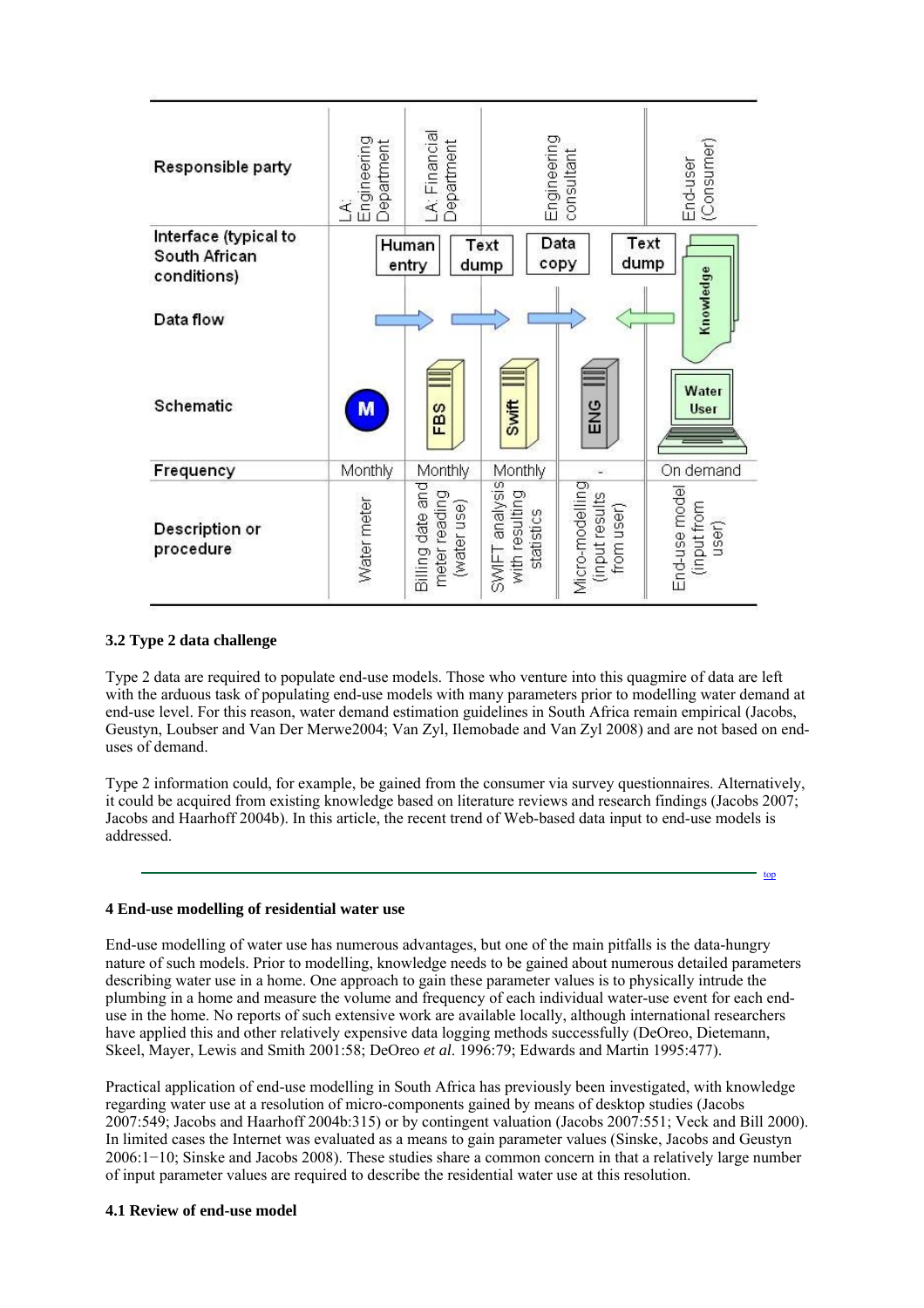An end-use model called the Residential End-Use Model (REUM) was first developed at the University of Johannesburg (formerly RAU) to analyse end-uses of water at residential properties (Jacobs and Haarhoff 2002). The model concept is shown schematically in Figure 3. The concept was extended and scrutinized to a point where the final model included the following end-uses: bath, bathroom basin, dishwasher, kitchen sink, leaks, miscellaneous indoor, shower, toilet, washing machine, miscellaneous outdoor, a pool and three different types of garden vegetation (e.g. grass and two types of garden bed vegetation).

The model fully describes five components of the water demand for, and wastewater flow from, all end-uses of water at a property by estimating the monthly water flow (split into indoor and outdoor use), hot-water use, wastewater flow and concentration of soluble substances in the wastewater stream. Only the former components pertaining to water use are applicable in this case.

**Figure 3** End-use concept



The structure of REUM is depicted by monthly iteration. After selecting parameter values for a particular month, the model calculates results for each end-use and each of the five components in the model for the active month. The annual average daily water demand (AADD) is often used in South Africa as the basis for WDS design and analysis (CSIR 2003:Chapter 9; Jacobs *et al*. 2004:4) and is obtained with the end-use model by repeating the process for all 12 months, then taking the daily average.

#### **4.2 Mathematical model description**

Mathematical description of the model structure (Jacobs and Haarhoff 2004a) presents a convenient way forward for computer programming around the model's rigid structure. The eventual model maintains the five model components (the indoor use, outdoor use, hot-water use, wastewater flow and concentration of soluble substances in the wastewater stream). Although an understanding of the mathematical model structure is not crucial to this article, reference to the mathematical description is considered valuable in view of further reading.

top

#### **5 Model parameters**

# **5.1 Comprehensive list of parameters**

In REUM, the comprehensive data input is stored as a spreadsheet in MS Excel. Its structure replicates a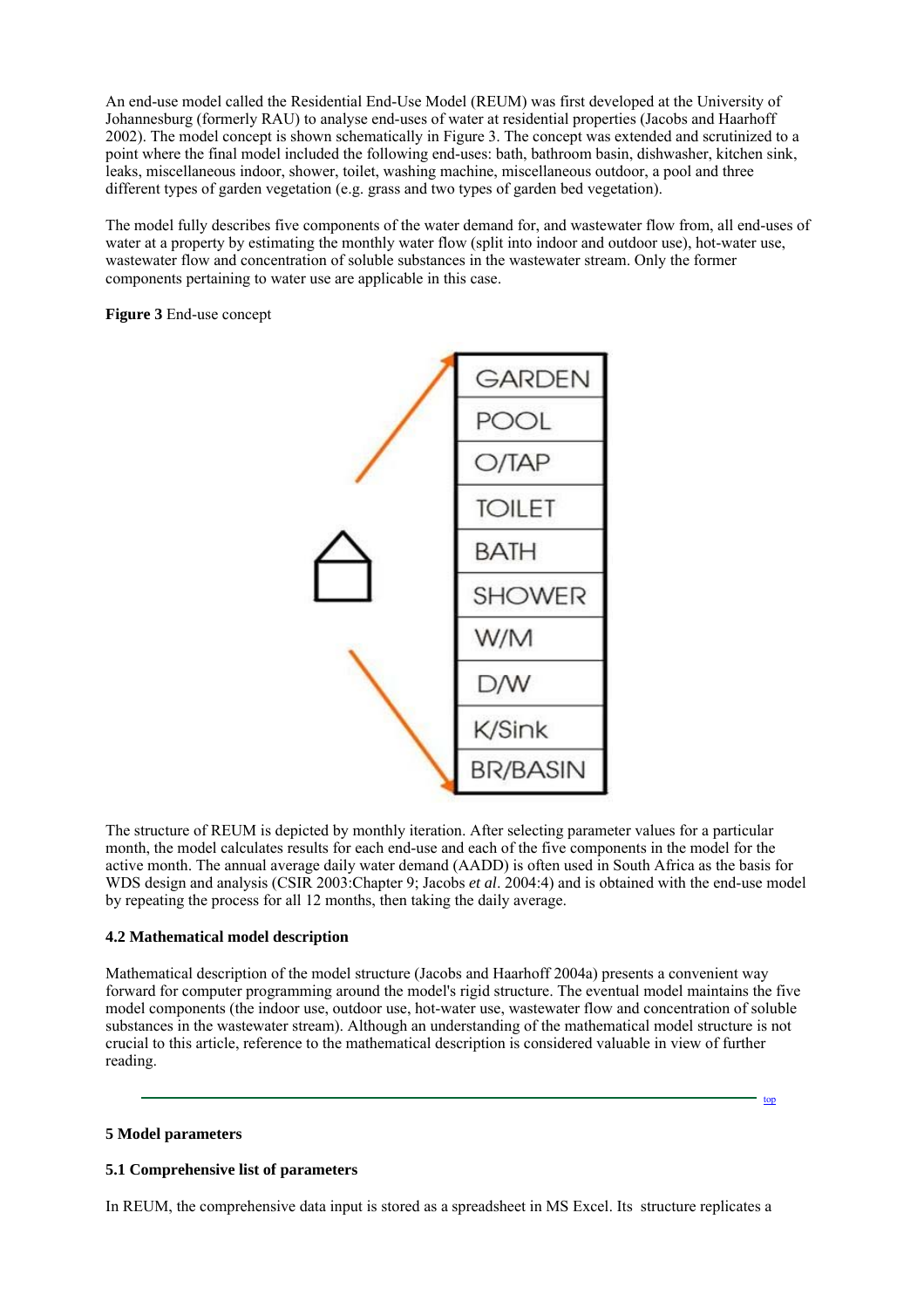database, enabling the input of electronic data from other sources, such as completed survey questionnaires, databases and text dumps ready for end-use analysis. Returned survey responses need to be pre-processed and can then be used to populate the model parameters. In South Africa this method is common for various types of research due to its relatively inexpensive nature, with costs determined mainly by the printing, distribution and gathering of questionnaires and responses.

The data requirement of a locally developed end-use model is discussed by Jacobs and Haarhoff (2004a:297). To completely model one month, 111 parameters are needed, increasing to 1322 parameters to extend the modelling over a full year. It is apparent that simplification was required in view of practical application.

# **5.2 Parameter simplification by means of simple logic**

Previous simplifications to the end-use model structure by Jacobs and Haarhoff (2004a:297) led to the number of parameters being drastically reduced to 79 by making simplifying assumptions. These 79 parameters remained after stripping all possible redundancy from the model in terms of its relative impact. However, populating even 79 parameters (for one property) is a daunting task. Some of these parameters are critical, while others might not be.

The choice of parameters was, however, somewhat subjective at the time and led to the formulation of 30 questions, testing about 40 parameter values – the rest had to be populated by default parameter values based on desk-top information. This crude reduction in input parameter values had to be accepted for the interim and was used in the first pilot project in Cape Town, until a better method was devised (as described shortly).

top

#### **6 Internet as channel to obtain model-input parameters**

# **6.1 Concept**

The idea of implementing the Internet to manage water information was recognized in about 2005, when a Web-based viewer was used in Vernon, Canada (Vandenberg, Kinch nd Jacobs 2005) prior to the concept evolving into a Web-based tool for irrigation water management (www.okim.ca) with the logical extension to include residential demand management. Even prior to this the largest South African water service provider, Rand Water (2002), noted the need to make water-related information available via open-ended structures, including querying via the Internet. Despite identifying the Internet as a valuable medium for conveying waterrelated information, these studies did not focus on end-uses of demand. Two reports of Web-based data input for modelling water use locally followed suite (Sinske *et al* 2006:2; Sparks, Van Zyl and Carr 2006:1). Both these studies were limited to capturing data via the Internet – no feedback was included to provide the user with modelled results. Only recently have advances been made with practical application of end-use modelling via commercial products on the Internet (www.aquasoft.ca) and also with regard to application of such products in local research and pilot projects (Sinske and Jacobs 2008).

Use of the Internet to capture the input-data is an obvious improvement to the process and is inexpensive after the initial set-up. The concept has developed overseas to a point where commercial software products are on offer to conduct end-use based demand forecasting as well as Web-based applications pertaining to WDS and water demand. In South Africa, however, the use of the Internet for this purpose is still limited to research projects.

# **6.2 Pilot project in the City of Cape Town, South Africa**

The method of capturing input-data via the Internet was recently tested in a pilot study in CCT to obtain parameter values for end-use modelling (Sinske *et al*. 2006:1−10; Sparks *et al*. 2006:1−3). In the work by Sinske *et al*., 200 questionnaires were distributed by hand and another 43 via electronic means. Obtaining data in this format via electronic input from users enabled the project team to merely 'cut and paste' the parameter set (text file) received into the MS Excel end-use model for analysis. The database structure consisted of two parts. The first part contained sensitive information about the user, while the second part contained the data representing the response from the 'water-use' questions presented to the user. Responses were either numerical (real or integer values) or logical (Yes/No).

Despite the relatively poor e-response, both studies cited above confirmed that input parameters for end-use modelling could be obtained directly via the Internet locally. The one study also noted the potential of extending the process to a fully fledged tool for Web-based end-use modelling in South Africa, but to date successful application remains limited, mainly due to the large number of parameters required, limited Internet access and data privacy concerns.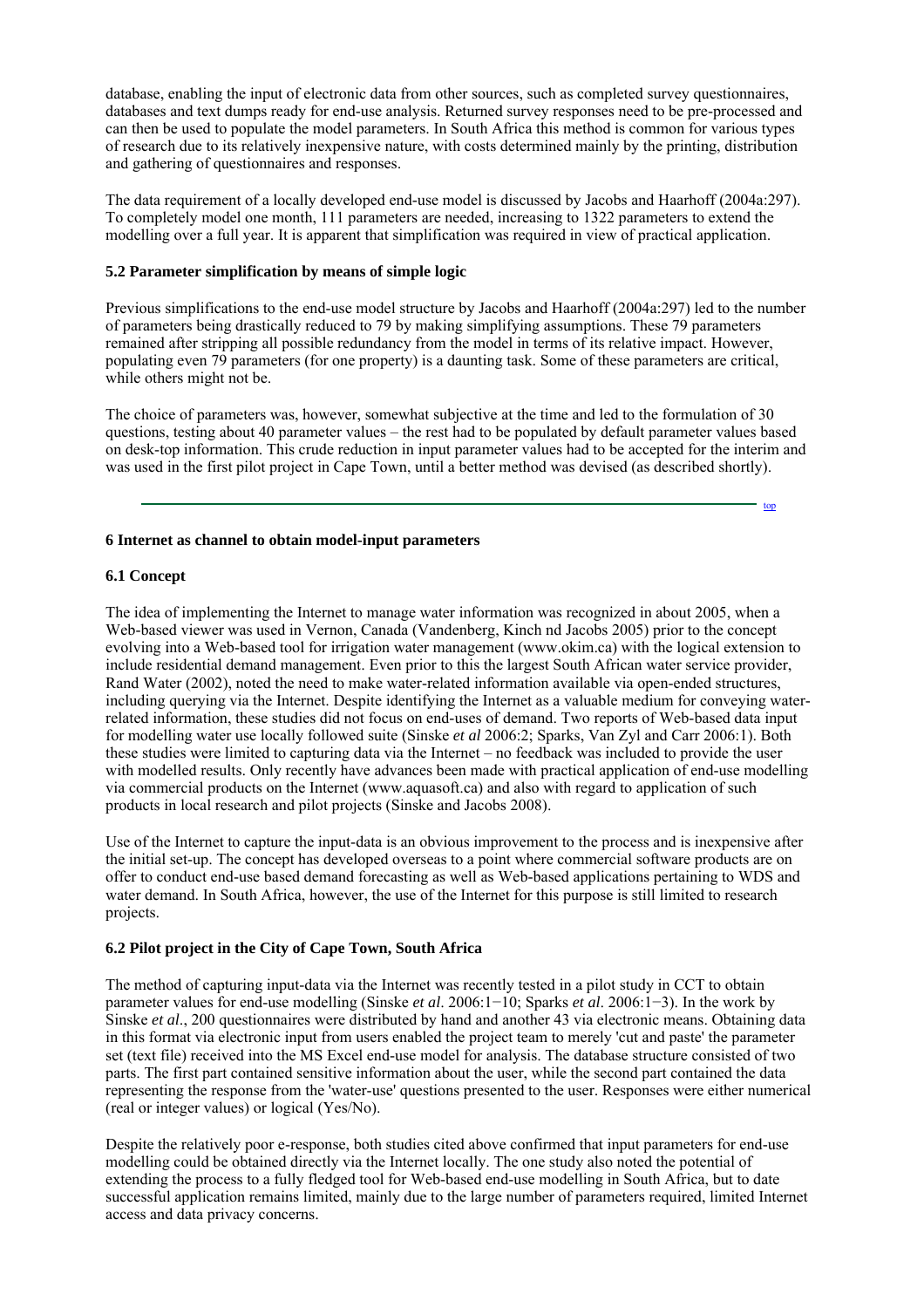# **6.3 Application of Microsoft ASP.Net application and database design**

A Microsoft ASP.Net Web-based application with SQL back-end database was designed for implementation in the pilot project by GLS Engineering Software (Pty) Ltd. (www.gls.co.za). This Web-based application was hosted on a Microsoft Internet Information Server (IIS) at a secure third party computer centre. The database was hosted at the time on Microsoft SQL Server 2000 (Sinske *et al*. 2006: 3).

Home owners and staff of CCT could access the electronic questionnaire via a link on the main Web site of the CCT. Alternatively, home users with Internet access could directly access the questionnaire on the host site. The application was available for about three months – the duration of the pilot project.

# **6.4 Lessons learned**

A significant advantage of the Web-based application was the direct availability of data – from the start of the process. In other words, it was never necessary to manually enter any parameter values, as was the case when inputs were received via hard copy questionnaires returned by fax or completed during door to door visits.

Despite the Internet being considered useful for data capture, the tool was practically useless from the viewpoint of the private home owner (i.e. survey respondent), because no feedback could be provided regarding the modelled result. Extension was required to not only obtain end-use model input parameters, but to model the water use and present the results – not to an analyst in MS Excel, but directly to the home owner via the WWW during an inter-active session.

Media coverage was provided on selected radio stations and in local newspapers during the pilot study period, but only 43 completed responses were received via the Web tool (of which 11 originated from within the project team). Comments by survey respondents and the relatively low number of responses received pointed to additional work – further simplification of the model input was required as it was simply too complex and time consuming in view of the average home owner to address the 30 questions posed. In the case of the pilot project, participants in the survey had to complete their response for both the pre-restriction period and the period during water restrictions, resulting in almost 60 individual responses submitted via the Web tool by each home owner voluntarily taking part in the study.

Security concerns by home owners, requested to enter personal information via the Internet, was noted as a limitation by some users. This aspect is currently addressed in further work to ensure users' privacy (Sinske and Jacobs 2008). In this regard, valuable research has been published on the creation and use of passwords (Wessels and Steenkamp 2007).

top

# **7 Future research needs**

# **7.1 Increased participation and parameter prioritisation**

The limited scale pilot study previously conducted in CCT showed that users were not eager to use the Internet for submitting parameter values for end-use modelling their own water use during the particular study period. One likely explanation for this may be that the process was relatively complicated with too many questions, leading to both a complex and time-consuming session.

Simplification of the end-use model input structure by means of parameter prioritisation is an effective means to reduce the input requirement for end-use modelling (Jacobs and Haarhoff 2007). A subsequently simplified questionnaire could be employed to make end-use models more amenable to practical application. Additional methods could also be sought to further improve user participation. In addition, incentives could be used to encourage more users to use the Web-based tool. Incentives could, for example, include a discount on the municipal water bill for those users who regularly make use of the tool.

# **7.2 Personal on-site water resources and sewer flow**

Once implemented the tool could be extended to include personal on-site water resources, such as rainwater use, reuse of grey water and also groundwater use via boreholes or well points. Apart from the alternative sources, which were excluded in this study to simplify the process, future extension could include use of the model to evaluate sewer flow from the property.

# **7.3 Water-related energy consumption in South Africa**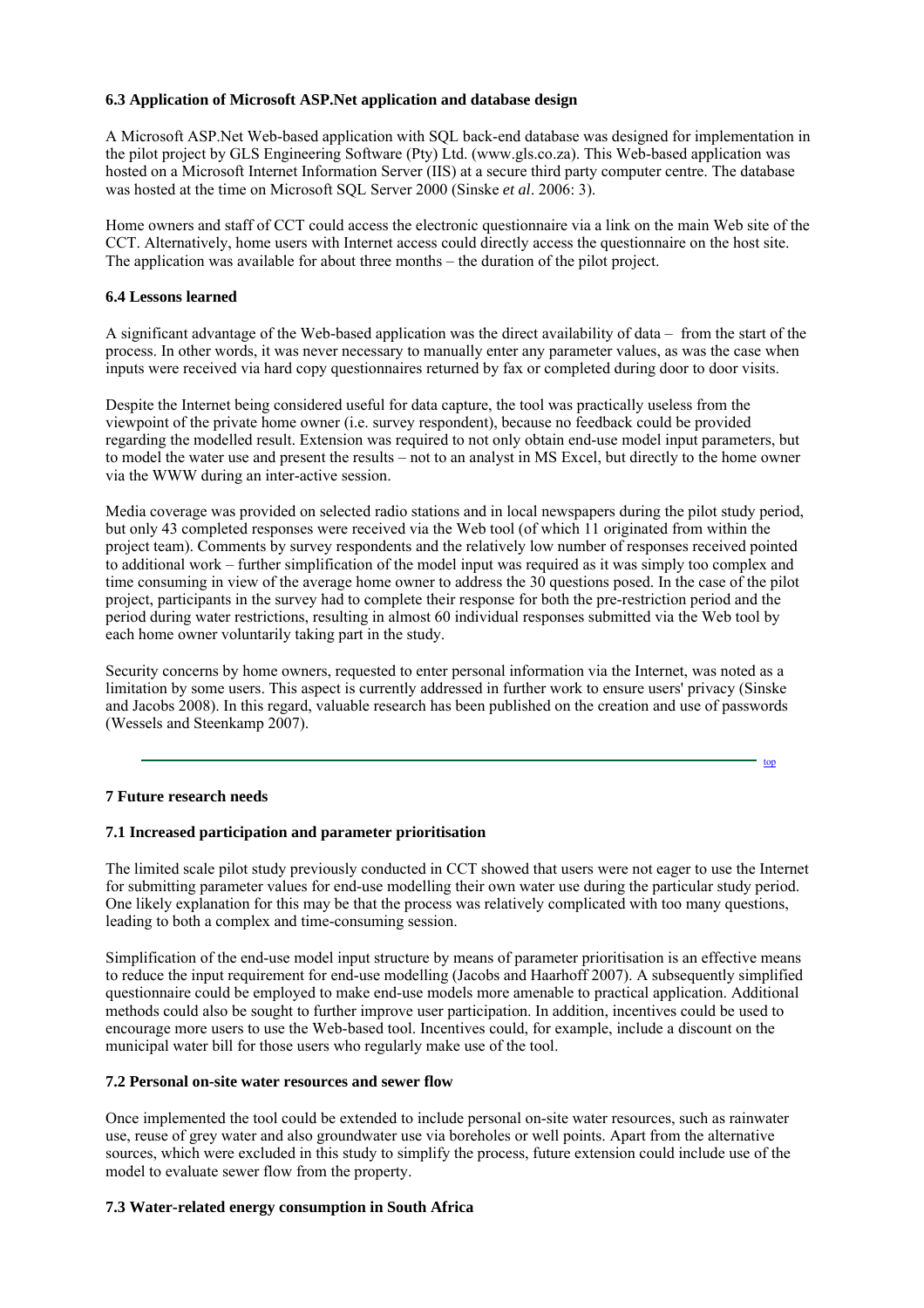The Web-based end-use modelling tool could be integrated into future work on water-related energy consumption in South African households. The tool could become a channel to gain knowledge on hot-water use at home and could be used in conjunction with the energy management initiatives of South Africa's energy supplier, Eskom. Hot-water use is a major contributor to energy consumption in residential homes and reduction of hot water use would lead directly to reduced energy demand at home. In addition, hot water used in homes is generally discarded to the wastewater system via the sewer. Reduced hot-water use would thus lead to reduced sewer flows and, in turn, to reduced energy costs associated with transport and treatment of the wastewater.

Application of the tool with regard to hot water would empower home owners to better understand their own hot-water use and subsequent energy use and potential savings. In this regard it is a valuable education and training tool at grass roots level.

top

top

top

#### **8 Summary**

The hitherto undefined term 'water information management' (WIM) as it relates to residential water use is defined in this article as follows: 'To better manage the information pertaining to how and when water is used at home.' Effective WDM is based on effective WIM. This article underlines the importance of managing information, obtained from data, to manage water use.

A review of residential water use, with a specific focus on end-uses of demand and information pertaining to it, is presented. Two types of data flow pertaining to water use at residential properties are identified. Type 1 information describes the monthly water use at a residential property recorded in the LA's financial billing system, while Type 2 information describes end-uses on a particular property. End-use models of water demand require Type 2 data as input, are renowned to be data hungry and are often arduous to populate.

A method for populating the model parameters with a Web-based tool is also addressed. Success at gaining parameter values for end-use modelling via Web-based tools has been somewhat limited to date, but it is hoped that future improvements in simplifying the input requirement would lead to practical application. A former pilot study in CCT tested the capturing of input data, but did not extend beyond this somewhat limited functionality. Work is currently progressing on the international front to a point of practical application. It is hoped that application locally would soon follow suit.

In addition to LAs and their demand management consultants gaining access to valuable end-use information with a Web-based tool, application of such a tool at household level would serve as a means for user education – home owners would learn more about their own water use, identify the most significant end-uses at home and be empowered to save water more effectively by focusing water saving efforts at 'the right' end-uses. In addition, the tool would provide valuable data inputs for research into end-use modelling of water use.

#### **9 Acknowledgements**

The author would like to acknowledge assistance provided by Dr Alexander Sinske (GLS Software) and Dr Leon Geustyn (GLS Consulting) as well as financial support provided by the Stellenbosch University's Engineering faculty (Sub-Committee B) for continued research into end-use modelling of residential demand.

#### **10 References**

Burke, E.R. 1995. *Serious cycling*. University of Colorado, Human Kinetics.

CSIR. 2003. Guidelines for human settlement planning and design. A report compiled by the Council for Scientific and Industrial Research (CSIR) Building and Construction Technology under the patronage of the Department of Housing (South Africa).

DeOreo, W.B., Dietemann, A., Skeel, T., Mayer, P.W., Lewis, D.M. and Smith, J. 2001. Retrofit realities. *Journal of the American Waste Water Association* 93(3):58-72.

DeOreo, W.B., Heaney, J.P. and Mayer, P.W. 1996. Flow trace analysis to assess water use. *Journal of the*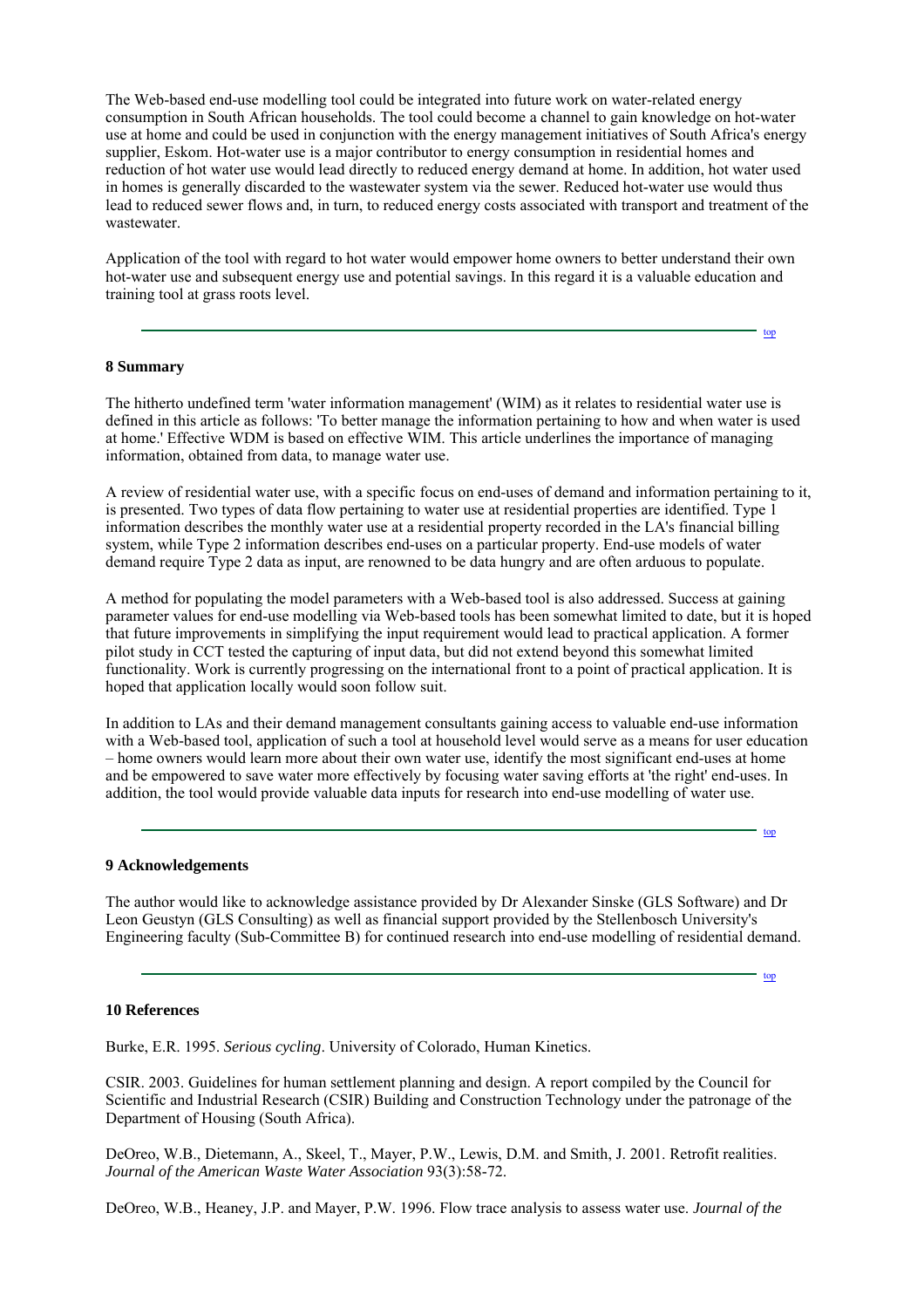*American Waste Water Association* 88(1):79-90.

Edwards, K. and Martin, L. 1995. A methodology for surveying domestic water consumption. *Water and Environmental Management* 9:477-488.

Fair, K.A. and Compion, J.K. 2008. The water distribution system master planning process in South Africa with a focus on metered demand-, water loss monitoring-, calibration- and financial analysis. Proceedings of the 10th Annual Water Distribution Systems Analysis Conference WDSA2008, Van Zyl, J.E., Ilemobade, A.A. and Jacobs, H.E. (eds.), August 17-20, 2008, Kruger National Park, South Africa: 47-56.

Flack, J.E. 1982. Urban water conservation: Increasing efficiency-in-use residential water demand. A report for the engineering foundation and endorsed by the water resources planning and management division of ASCE, ASCE, New York 1982:1-111.

Garlipp, D.K.C.O. 1979. Water consumption patterns in urban areas. (M.Sc. thesis). Pretoria: University of Pretoria, Water Research Group, Department of Chemical Engineering. [Unpublished].

Gumbo, B., Juizo, D. and Van der Zaag, P. 2003. Information is a prerequisite for water demand management: experiences from four cities in Southern Africa. Elsevier Ltd. Physics and Chemistry of the earth, 28:827-837. [Online]. Available WWW: http://www.sciencedirect.com (Accessed 10 September 2008).

Hall, E. and Watson, M. 2000. Urban water consumption. IWA, Managing water and waste in the new millennium, Midrand, Johannesburg, South Africa, 23-26 May 2000:1-9.

Hunt, J.B., McDevitt, W. and Hunt, G. 1998. Water efficiency manual for commercial, industrial and institutional facilities. A joint publication of the Division of Pollution Prevention and Environmental Assistance and Division of Water Resources of the North Carolina Department of Environment and Natural Resources, and the Land-of-Sky Regional Council - WRATT Program, August 1998.

Jacobs, H.E. 2007. The first reported correlation between end-use estimates of residential water demand and measured use in South Africa. *Water SA* 33(4): 549-558.

Jacobs, H.E., Fair, K., Geustyn, L.C., Daniels, J. and Du Plessis, J.A. 2007. Analysis of water savings: A case study during the 2004-2005 water restrictions in Cape Town. *Journal of the South African Institution of Civil Engineers* 49(3):16-26.

Jacobs, H.E., Geustyn, L.C., Loubser, B.F., Van Der Merwe, B. 2004. Estimating residential water demand in Southern Africa. *Journal of the South African Institution of Civil Engineers* 46(4):2-13.

Jacobs, H.E. and Haarhoff, J. 2007. Prioritisation of parameters influencing residential water use and wastewater flow. *Journal of Water Supply: Research and Technology – AQUA* 56(8):495-514.

Jacobs, H.E. and Haarhoff, J. 2004a. Structure and data requirements of an end-use model or residential water demand and return flow. *Water SA* 30(3):293-304.

Jacobs, H.E. and Haarhoff, J. 2004b. Application of a residential end-use model for estimating cold and hot water demand, wastewater flow and salinity. *Water SA* 30(3):305-316.

Jacobs, H.E. and Haarhoff, J. 2002. End-use modelling as a means to predict the effects of water demand management. Proceedings of the Water Institute of South Africa Biennial Conference, Durban, South Africa, May 2002. [Online]. Available WWW: http://www.ewisa.co.za/literature/ (Accessed 10 September 2008).

Johnson, E.H. 2008. *Management of non-revenue and revenue water data*. EA Books, Crows Nest, Australia (www.engineersmedia.com.au/bookshop).

Johnson, E.H. 2002. Integrated water asset management system (IWAMS), Paper 99, IWA Conference, Melbourne, Australia, April 2002.

Rademeyer, P. and Snyman, M.M.M. 2004. Competitiveness of the water utility consulting industry on the Internet in South Africa. *South African Journal of Information Management* 6(3):1-7.

Rand Water. 2002. Investigation into MIS which can be adopted in the Gauteng province, final report, Rand Water, Johannesburg.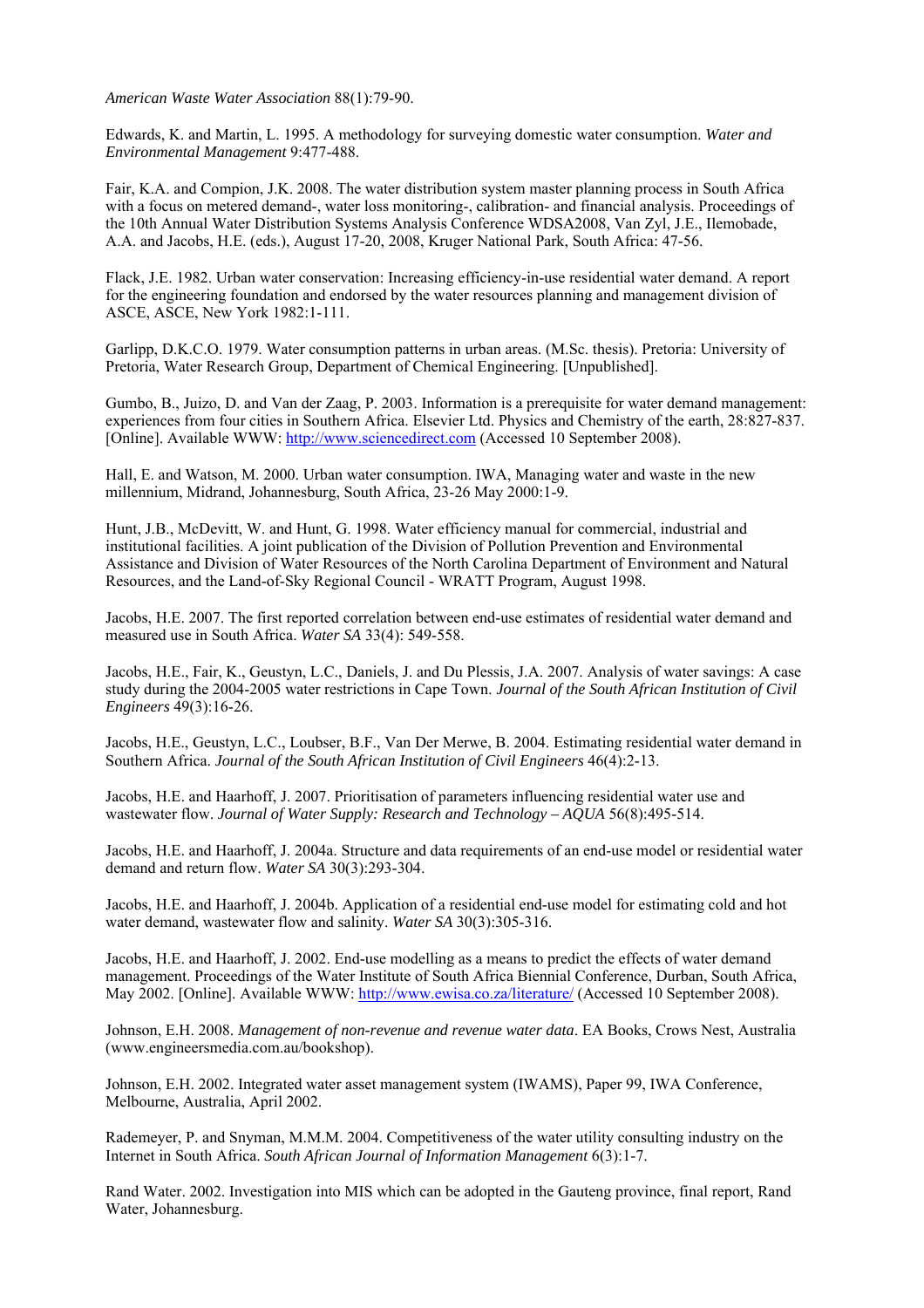Sinske, A.N. and Jacobs, H.E. 2008. Modelling residential water use with a Web-based tool. In: Proceedings of the 10th WWW conference (ZA-WWW), Cape Town, 3-5 September 2008.

Sinske, A.N., Jacobs, H.E. and Geustyn, L.C. 2006. Internet-based water demand management. Proceedings of the Water Institute of South Africa Biennial Conference, Durban, South Africa, 22-25 May 2006. [Online]. Available WWW: http://www.ewisa.co.za/literature/ (Accessed 10 September 2008).

Sparks, A., Van Zyl, B. and Carr, N. 2006. Home water audit − a Web-based tool promoting water awareness and allowing the collection of data on water use patterns. Proceedings of the Water Institute of South Africa Biennial Conference, Durban, South Africa, 22-25 May 2006. [Online]. Available WWW: http://www.ewisa.co.za/literature/ (Accessed 10 September 2008).

Van den Berg, T.N., Fair, K.A. and Sinske, A.N. 2008. What are the benefits of universal water metering? Lessons learned at the district of West-Vancouver, British Columbia, Canada. Proceedings of the 10th Annual Water Distribution Systems Analysis Conference WDSA2008. Van Zyl, J.E., Ilemobade, A.A. and Jacobs, H.E. (eds.), August 17-20, 2008, Kruger National Park, South Africa:209-220.

Vandenberg, T., Kinch, J. and Jacobs, H.E. 2005. Significant advances in information technology and water supply and demand management at Greater Vernon Services. Canadian

Water Resource Association, Conference, Kelowna, Canada, 21-24 February 2005.

Van Zyl, J.E. and Geustyn, L.C. 2007. Development of a national water consumption archive. South African Water Research Commission Report No. 1605/1/07.

Van Zyl, H.J., Ilemobade, A.A. and Van Zyl, J.E. 2008. An improved area-based guideline for domestic water demand estimation in South Africa. *WaterSA* 34(3):381-392.

Veck, G.A. and Bill, M.R. 2000. Estimation of the residential price elasticity of demand for water by means of a contingent evaluation approach. Water Research Commission Report Number 790/1/00.

Wessels, P.L. and Steenkamp, L.P. 2007. Assessment of current practices in creating and using passwords as a control mechanism for information access. *South African Journal of Information Management* 9(2):1-7.

Wikipedia. 2008. [Online]. Available at: http://en.wikipedia.org/wiki/Main\_Page. (Accessed 10 September 2008).

Л